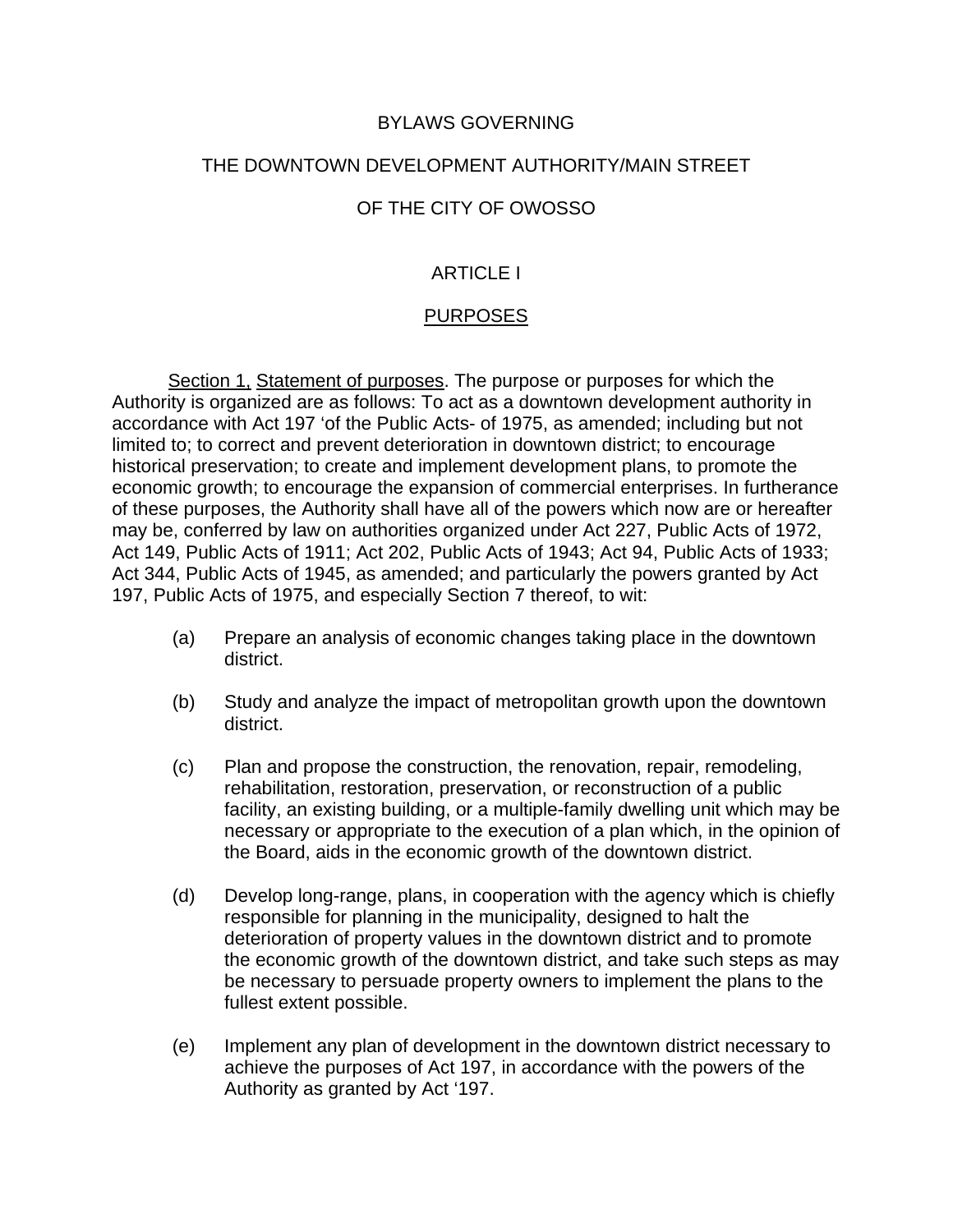- (f) Make and enter into contracts necessary or incidental to the exercise of its powers and the performance of its duties.
- (g) Acquire by purchase or otherwise, on terms and conditions and in a manner the Authority deems proper or own, convey, or otherwise dispose of, or lease as lessor or lessee, land and other property, real or personal, or rights or interests therein, which the Authority determines is reasonably necessary to achieve the purposes of this, and to grant or acquire licenses, easements, and options with respect thereto.
- (h) Improve land and construct, reconstruct, rehabilitate, restore and preserve, equip, improve, maintain, repair, and operate any building, including multiple-family dwellings, and any necessary or desirable appurtenances thereto, within the downtown district for the use, in whole or in part, of any public or private person or corporation, or a combination thereof.
- (i) Fix, charge, and collect fees, rents, and charges for the use of any building or property under its control or any part thereof, or facility therein, and pledge the fees, rents, and charges for the payment of revenue bonds issued by the Authority.
- (j) Lease any building or property under its control, or any part thereof.
- (k) Accept grants and donations of property, labor, or other things of value from a public or private source.
- (h) Acquire and construct public facilities.

subject to any amendments to said statute either increasing or diminishing the powers of downtown development authorities formed thereunder.

Section 2, Development of work plans. The mission of the program will be achieved through the board's committement to the National Main Street's Work Plan process, using its four-point approach through the organization committee, promotion committee, design committee, and the economic restructuring committee.

# ARTICLE II

# OFFICES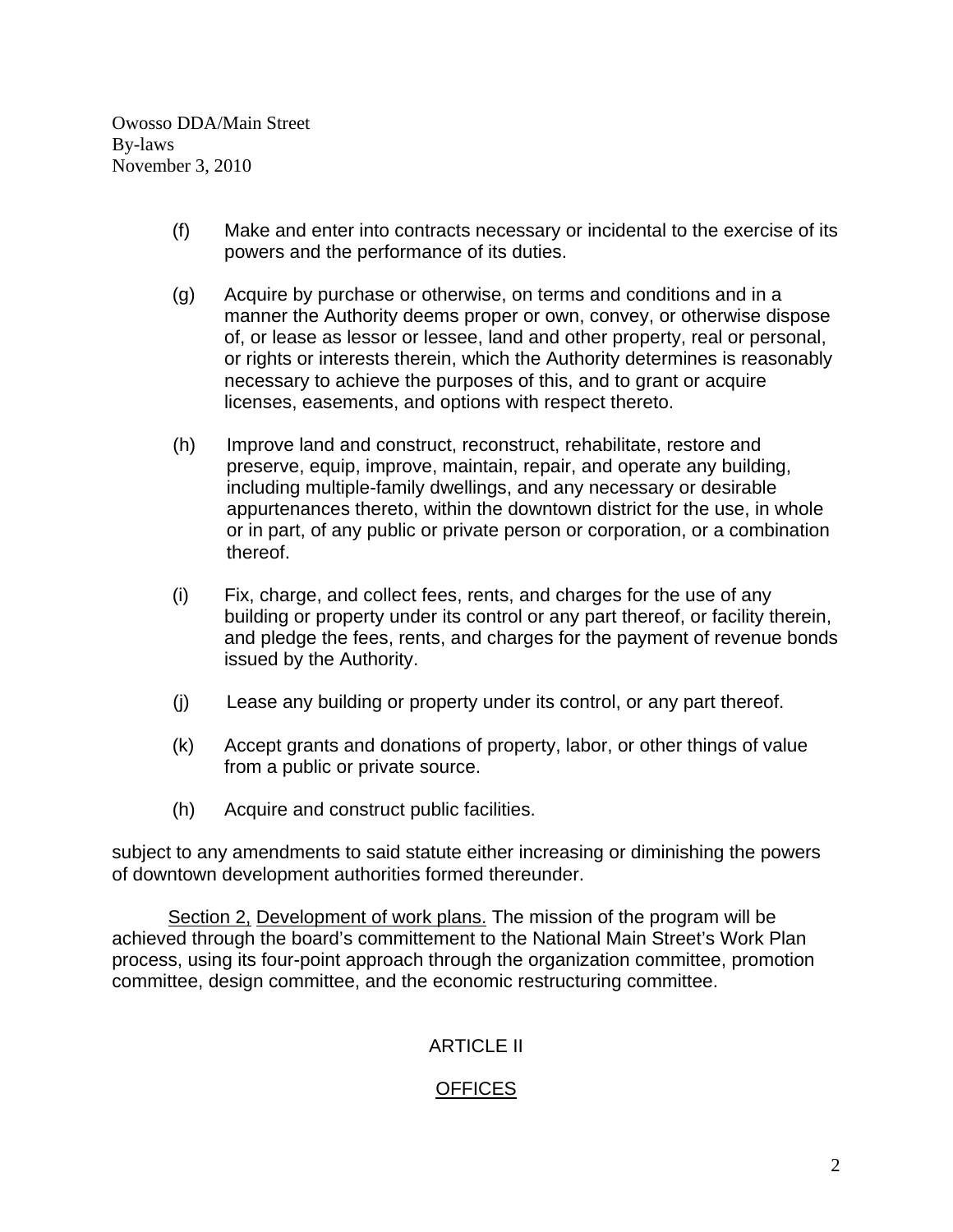Section 1. Offices. The Authority may have such offices as the Board may determine, or the affairs of the Authority may require from time to time.

### ARTICLE III

### BOARD

Section 1. General Powers. The affairs of the Authority shall be managed by its Board.

Section 2. Number, Tenure and Qualifications. The Board of the Authority shall consist of nine (9) persons, the Chief Executive Officer of the City of Owosso and, eight (8) members. The members shall be appointed for a term of four (4) years. At least five of the members shall be persons having an interest in property located in the downtown district. At least one of the members shall be a resident of the downtown district, so long as the district has 100 or more persons residing within it.

The Board may also include not more than two (2) ex-officio non-voting members. The ex-officio members of the Board may include the prior members of the Board, a representative of the City of Owosso and/or representatives from community organizations. The outgoing Board Chair may remain on the Board as a non-voting exofficio member for one year after his/her term has ended.

Section 3. Selection of Board Members. The Chief Executive Officer of the City of Owosso with the advice and consent of the City Council, shall appoint the members of the Board. Subsequent Board members shall be appointed in the same manner as the original appointments at the expiration of each member's term of office.

Section 4. Expiration of Term; Continuation in. Office; Reappointment; Filling Vacancies. Members whose term of office has expired shall continue to hold office until his/her successor has been appointed with the advice and consent of the City Council to serve additional terms. If a vacancy is created by the death, resignation, or removal of a member, a successor shall be appointed with the advice and consent of the City Council within thirty (30) days to hold office for the remainder of the term so vacated.

Section 5. Removal. Pursuant to notice and an opportunity to be heard, a member may be removed from office for inefficiency, neglect of duty, misconduct, malfeasance, accumulation of three (3) or more unexcused absences in a twelve (12) month period, or any other good cause by a majority vote of the City Council.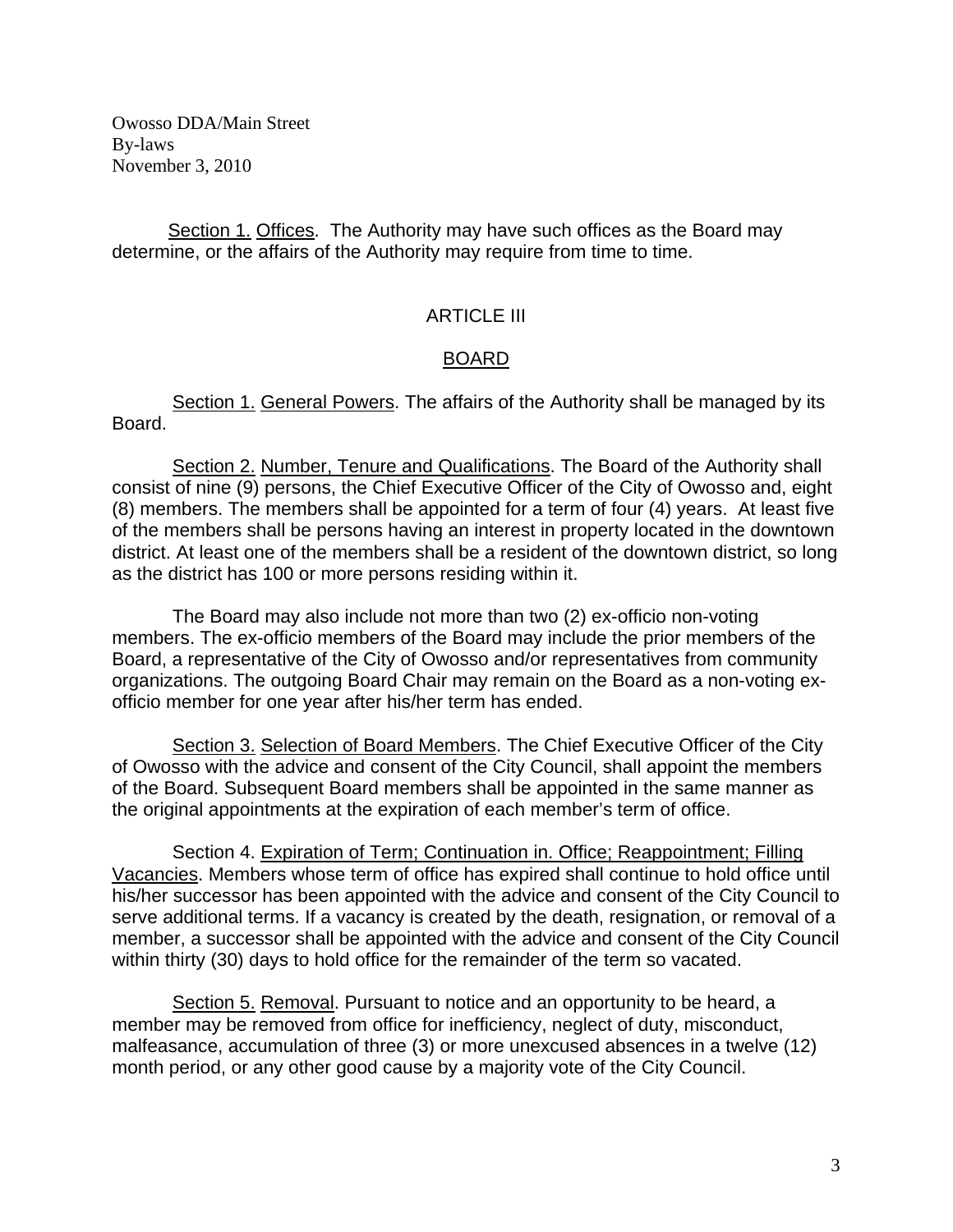Section 6. Disclosure of Interests. A board member who has a direct interest in any matter before the Authority shall disclose his/her interest prior to the Authority taking any action with respect to the matter, which disclosure shall become a part of the record of the Authority's official proceedings. Further, any member making such disclosure, shall then refrain from participating in the Authority's decision making processes relative to such matter.

Section 7. Annual Meeting. An annual meeting of the Board shall be held on the first Wednesday in the month of June in each year beginning with the year 2011 at the hour of seven-thirty a.m. for the purpose of electing officers and for the transaction of such other business as may come before the meeting. If the election of officers shall not be held on the day designated herein for any annual meeting or any adjournment thereof, the Board shall cause the election to be held at a regular or special meeting of the Board within 90 days of the annual meeting.

Section 8. Regular Meetings. Regular meetings of the Board shall be held at such time and place as the Board shall from time to time determine.

Section 9. Special Meetings. Special meetings of the Board may be called by or at the written request of the chairman or any two members. The person or persons authorized to call special meetings of the Board may fix any place as the place for holding any special meetings of the Board called by them.

Section 10. Notice of Meetings. Except as otherwise provided by law, all meetings shall be preceded by public notice in accordance with Public Act 267 of the Public Acts of 1976, as amended.

Section 11. Quorum and Voting. A majority of the members of the Board then in office shall constitute a quorum for the transaction of business. In the event that effective membership is reduced because of Disclosure of Interest (Article III, Section 6), a majority of the remaining members of the Board then in office shall constitute a quorum for the transaction of business.

Except in those cases where a larger majority is required by law, no motion, resolution or action shall be adopted or passed, nor shall any appointment be made, nor any person removed from office as permitted by these Rules, except by the affirmative vote of at least five (5) members of the Board.

Section 12. Public Meetings. The meetings of the Board 'shall be public.'

Section 13. Compensation of Members. Members of the Board shall serve without compensation, but shall be reimbursed for actual and necessary expenses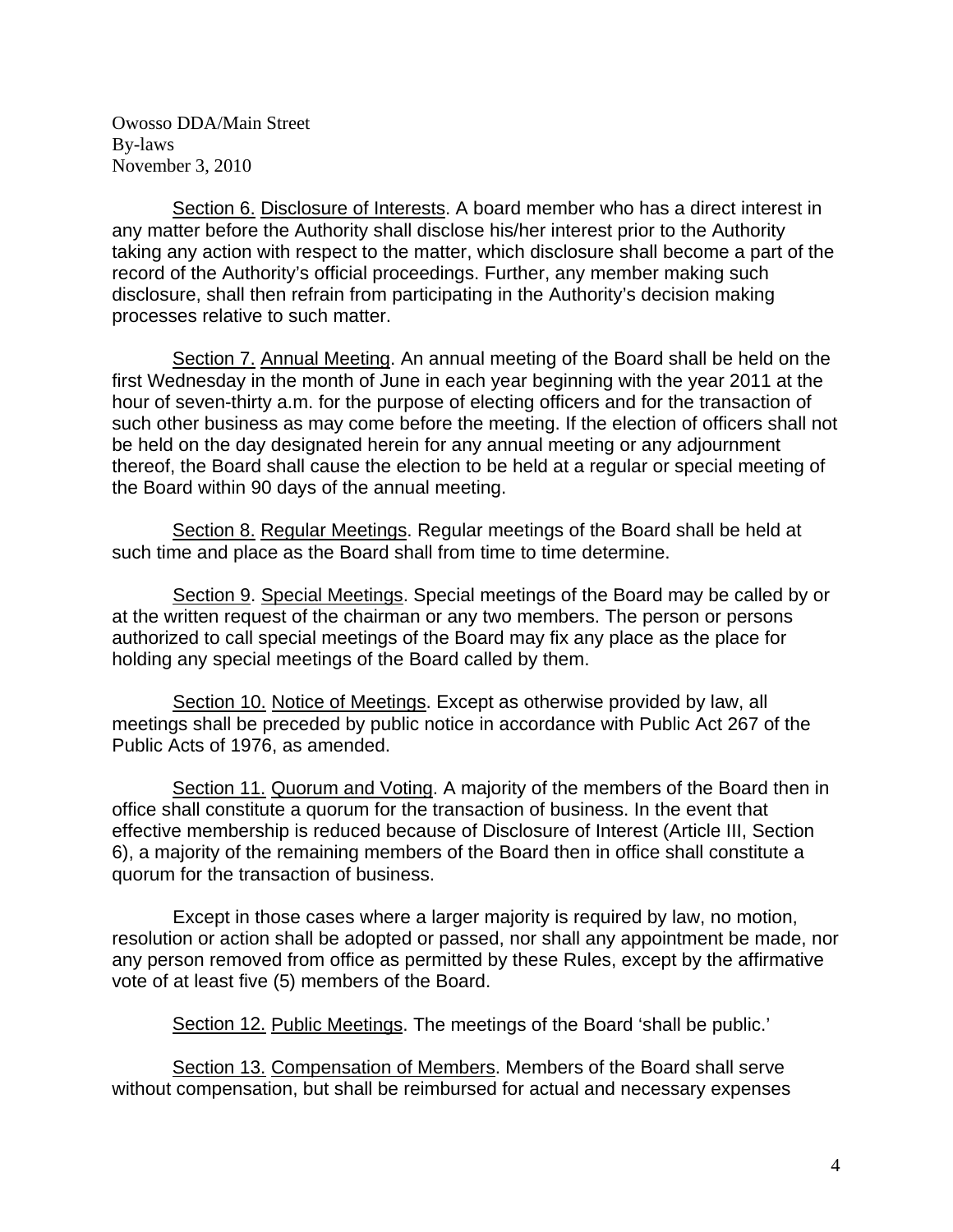subject to authorization by a vote of two-thirds of the majority of the Board members then qualified to vote.

## ARTICLE IV

### **OFFICERS**

Section 1. Officers. The officers of the Authority shall be a chairman and vicechairman.

Section 2. Election and Terms of Office. Officers of the Authority shall be elected annually by the Board at the regular annual meeting of the Board. If the election of officers shall not be held at such meeting, such election shall be held within 90 days of such meeting. Each officer shall hold office until his/her successor shall have been duly elected and shall have qualified.

Section.3. Removal. Any officer elected or appointed by the Board may be removed by the Board whenever in its judgment the best interests of the Authority would be served thereby.

Section 4. Vacancies. A vacancy in office because of death, resignation, removal, disqualification or otherwise, may be filled by the Board for the unexpired portion of the term.

Section 5. Chairman. The chairman shall preside at all meetings of the Board and shall discharge the duties of the presiding officer.

Section 6. Vice-Chairman. In the absence of the chairman or in event of his/her inability or refusal to act, the vice-chairman shall perform the duties of the chairman, and when so acting, shall have all the powers of and be subject to all the restrictions upon the chairman. Any vice-chairman, shall perform such other duties as from time to time may be assigned to him/her by the chairman or by the Board.

Section 7. Employment of Personnel. The Board may employ personnel as deemed necessary by the Board. Such personnel may include, but not be limited to, a director, treasurer, secretary and legal counsel.

Section 7.1. Director. The Board may employ and fix the compensation of a director, subject to approval by the City Council. The director shall serve at the pleasure of the Board. A member of the Board shall not hold the position of director while serving on the Board. The Board may require the director to post a bond payable to the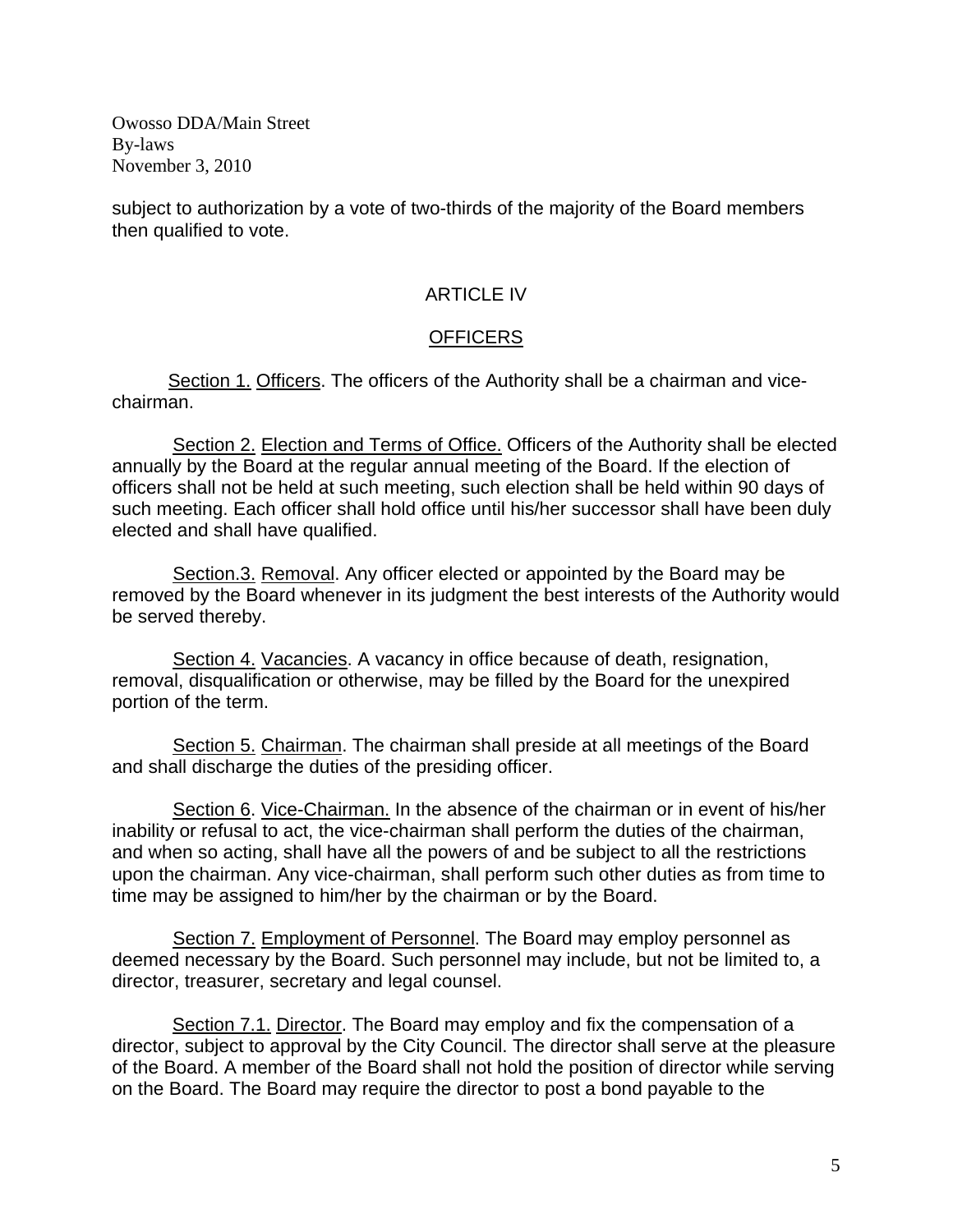Authority for the use and benefit of the Authority. The premium for such bond is to be paid by the Authority. Subject to the approval of the Board, the director shall supervise, and be responsible for the preparation of plans and the performance of the functions of the Authority. The director shall attend the meetings of the Board, and shall render to the Board and to the City Council a regular report covering the activities and financial condition of the authority. The director shall furnish the Board with information or reports governing the operation of the Authority as the Board requires. If the director is absent or disabled, the Board may delegate his/her functions and responsibilities to any person otherwise qualified under this section. Such other person shall be designated as the acting director.

Section 7.2. Treasurer. The Board may employ and fix the compensation of a treasurer, who shall keep the financial records of the Authority and who, together with the director, shall approval all vouchers for the expenditure of funds of the Authority. If required by the Board, the treasurer shall give a bond for the faithful discharge of his/her duties in such sum and with such surety or sureties as the Board shall determine. He shall have charge and custody of, and be responsible for, all funds and securities of the Authority; receive and give receipts for moneys due and payable to the Authority from any source whatsoever, and deposit all such moneys in the name of the Authority in such banks, trust companies or other depositories as shall be selected in accordance with the provisions of Article VI of these rules; and in general perform all the duties incident to the office of treasurer and such other duties as shall be assigned from time to time by the Board.

Section 7.3. Secretary. The Board may employ and fix the compensation of a secretary, who shall maintain custody of the official seal and of records, books, documents, or other papers not required to be maintained by the treasurer. The secretary shall attend meetings of the Board and keep a record of its proceedings. The secretary shall see that all notices are duly given in accordance with the provisions of these rules or as required by law and. shall keep a register of the post office address of each Board member as furnished by such member. The secretary shall also perform all duties incident to the office of secretary and such other duties as from time to time may be assigned by the Board.

Section 7.4. Legal Counsel. The Board may retain legal counsel to advise the Board in the proper performance of its duties and to represent the Authority in actions brought by or against the Authority.

## ARTICLE V

### **COMMITTEES**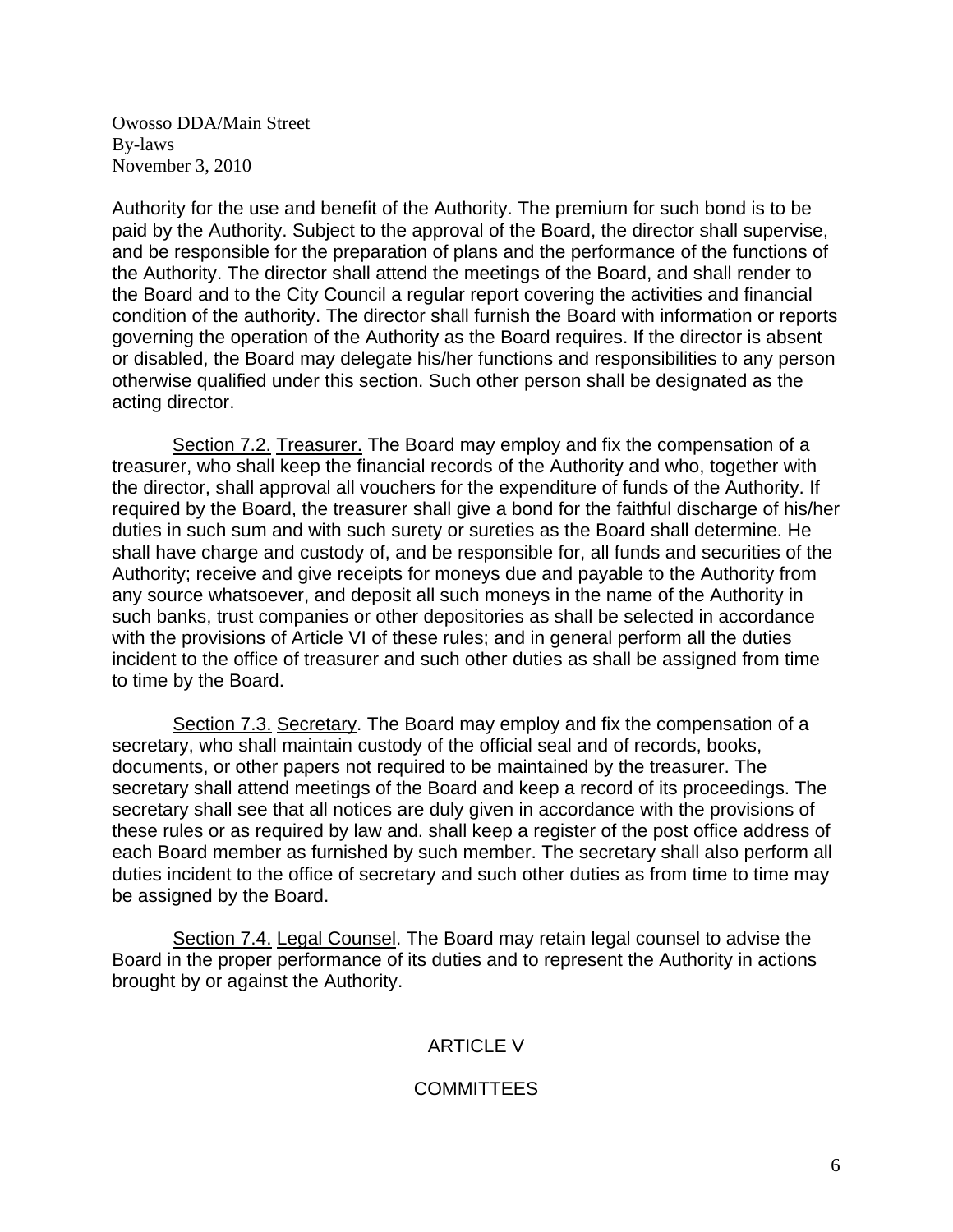Section 1. Committees of Members. The Board, by resolution adopted by a majority of the Board, may designate and appoint one or more committees, each of which shall consist of two or more members, which committees shall have and exercise such authority as shall be granted to them by such resolution; provided, however, such committee shall not have the power or authority to adopt an agreement of merger or consolidation or an agreement for the sale, lease or exchange of all, or substantially all of the Authority's property and assets, dissolve the Authority or amend the rules of the Authority. Except as otherwise provided in such resolution, the members of such committee shall be members of the Authority and the Chairman shall appoint the members thereof. Any member may be removed by the person or persons authorized to appoint such member whenever in their judgment the best interests of the Authority shall be served by such removal.

Section 2. Term of Office. Each member of a committee shall continue as such until the next annual meeting of the members of the Authority and until his/her successor is appointed, unless the committee shall be sooner terminated, or unless such member be removed from such committee, or unless such member shall cease to qualify as a member thereof.

Section 3. Chairman. One member of each committee shall be appointed chairman by the person or persons authorized to appoint the members thereof.

Section 4. .Quorum. Unless otherwise provided in the resolution of the Board designating a committee, a majority of the whole committee shall constitute a quorum and the act of a majority of the members present at a meeting at which a quorum is present shall be the act of the committee.

## ARTICLE VI

### CONTRACTS, CHECKS, DEPOSITS AND FUNDS

Section 1. Contracts. The Board may authorize the chairman, agent or agents of the Authority, to enter into any contract or execute and deliver any instrument in the name of and on behalf of the Authority, and such authorization may be general or confined to specific instances.

Section 2. Checks, Drafts, etc. All checks, drafts or orders for the payment of money, notes or other evidences of indebtedness issued in the name of the Authority, shall be signed by two persons as designated by the Board.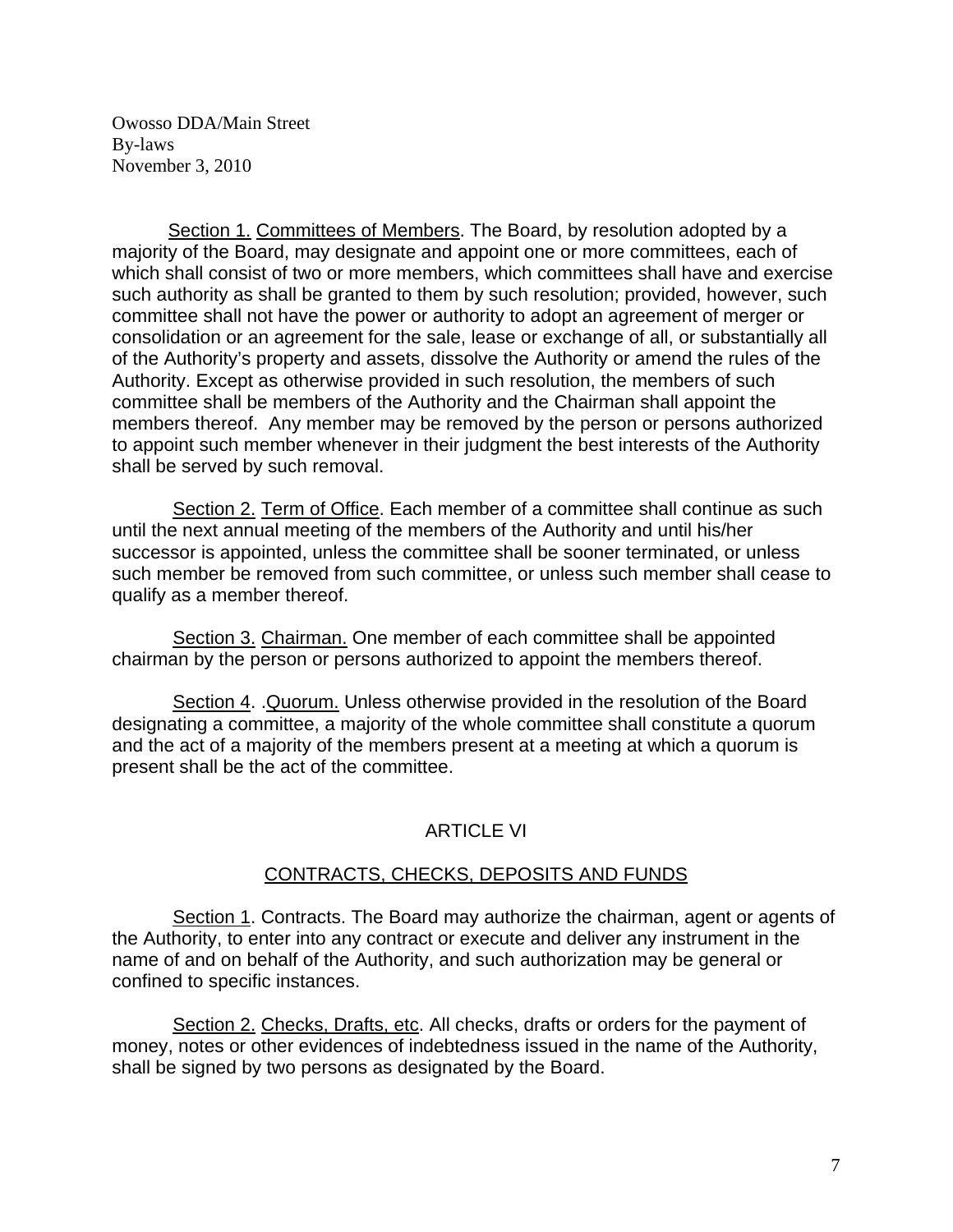Section 3. Deposits. All funds of the Authority shall be immediately deposited to the credit of the Authority in such banks, trust, companies or other depositories as the Board may select.

Section 4. Gifts. The Board may accept on behalf of the Authority any contribution, gift, bequest or devise for the general purposes or for any special purposes of the Authority.

### ARTICLE VII

#### BOOKS AND RECORDS

The Authority shall keep correct and complete books and records of account and shall also keep minutes of the proceedings of its members, Board and committees having any of the powers of the Board, and shall keep at the principal office a record giving the names and addresses of the members entitled to vote. All books and records of the Authority shall he open to the public at all times. An annual audit shall be conducted by an independent Certified Public Accountant and published, and shall be in compliance with Public Act No. 2 of 1968 and Public Act 621 of 1978.

#### ARTICLE VIII

#### FISCAL YEAR

The fiscal year of the corporation shall begin on the first day of July and end on the last day of June in each year.

#### ARTICLE IX

#### AMENDMENTS TO RULES

These rules may be altered, amended or repealed and new rules may be adopted by a majority of the members present at any regular meeting if written notice is given of intention to alter, amend or repeal or to adopt new rules at such meeting. The full nature of the rule change shall be included in the notice. Adoption of rule changes shall require affirmative votes by the majority of the members appointed. Changes in these rules are subject to approval by the City Council.